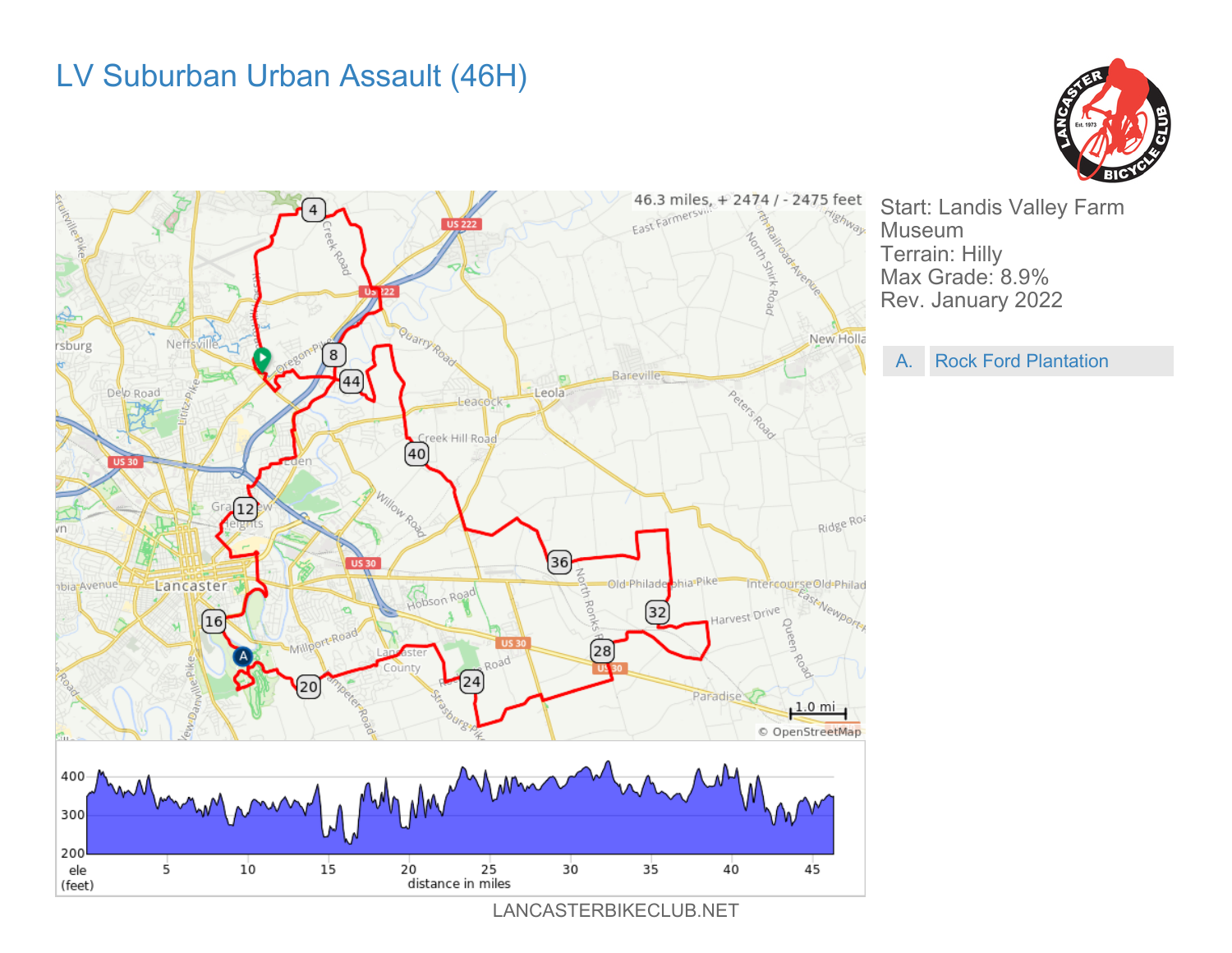## LV Suburban Urban Assault (46H)

| Type | <b>Dist</b> | <b>Note</b>                           |
|------|-------------|---------------------------------------|
| 0    | 0.0         | Start of route                        |
|      | 0.0         | Exit to the North on the Bike<br>Path |
|      | 0.2         | R onto Kissel Hill Rd                 |
|      | 2.8         | R onto Stauffer Rd                    |
|      | 3.3         | R onto E Woods Dr                     |
|      | 3.8         | R onto Owl Hill Rd                    |
|      | 4.1         | L onto E Millport Rd                  |
|      | 4 6         | R onto Becker Rd                      |
|      | 6.2         | L onto E Oregon Rd/PA-722<br>F        |
|      | 6.3         | L onto PA-272 N                       |
|      | 6.3         | R onto Oregon Rd                      |
|      | 6.7         | R onto Pinetown Rd                    |
|      | 7.2         | R to stay on Pinetown Rd              |
|      | 7.2         | L onto Butter Rd                      |

## 7.2 miles. +296/-359 feet

| Type | <b>Dist</b> | <b>Note</b>                         |
|------|-------------|-------------------------------------|
|      | 13.8        | R onto Grofftown Rd                 |
|      | 13.9        | L onto Ranck Ave                    |
|      | 14 3        | Straight L onto City Mill Rd        |
|      | 14.5        | Slight R onto Betz Rd               |
|      | 14.7        | R onto S Conestoga Dr               |
|      | 151         | L onto S Broad St                   |
|      | 15.4        | Continue onto Chesapeake<br>St      |
|      | 16.0        | L onto E Strawberry St into<br>Park |
|      | 16.1        | L onto Rockford Rd                  |
|      | 16.8        | R onto Williamson Rd                |
|      | 17.0        | R onto General Hand Ln              |
|      | 17.1        | R onto Golf Rd                      |
|      | 17.2        | R onto E Farm View Dr               |
|      | 17.8        | L onto Golf Rd                      |

| <b>Type</b> | Dist | <b>Note</b>                               |
|-------------|------|-------------------------------------------|
|             | 9.7  | R onto Carlton Dr                         |
|             | 9.7  | L onto Northbrook Dr                      |
|             | 10.0 | Continue onto Zarker Rd                   |
|             | 10.5 | L onto Eden Rd                            |
|             | 10.5 | R onto Sunset Dr                          |
|             | 10.8 | Continue straight onto<br>Country Club Dr |
|             | 11.1 | R onto Homeland Dr                        |
|             | 11.4 | L onto Oregon Blvd                        |
|             | 11.7 | Continue onto Pleasure Rd                 |
|             | 11.8 | R onto Grandview Blvd                     |
|             | 12.3 | L onto Martha Ave                         |
|             | 12.6 | L to stay on Martha Ave                   |
|             | 12.7 | R onto Park Ave                           |
|             | 12.8 | L onto N Franklin St                      |
|             | 13.3 | L onto Lehigh Ave                         |

## 6.1 miles. +128/-105 feet

| <b>Type</b> | <b>Dist</b> | <b>Note</b>                          |
|-------------|-------------|--------------------------------------|
|             | 19.0        | R onto Eshelman Mill Rd              |
|             | 19.1        | L onto Gypsy Hill Rd                 |
|             | 19.8        | L onto Morningside Dr                |
|             | 20.4        | Continue onto Conard Rd              |
|             | 21.4        | L onto Windy Hill Rd                 |
|             | 21.5        | R to stay on Windy Hill Rd           |
|             | 21.7        | Continue onto Millstream Rd          |
|             | 22.6        | R onto Gridley Rd                    |
|             | 23.3        | L onto Rockvale Rd                   |
|             | 23.8        | R onto Clearview Rd                  |
|             | 24.8        | L onto Leaman Rd                     |
|             | 26.1        | R onto Hartman Bridge<br>Rd/PA-896 S |
|             | 26.2        | L onto Bachmantown Rd                |
|             | 27.5        | L onto S Ronks Rd                    |
|             | 28.1        | R onto N Cherry Ln                   |

4.5 miles. +320/-318 feet

LANCASTERBIKECLUB.NET